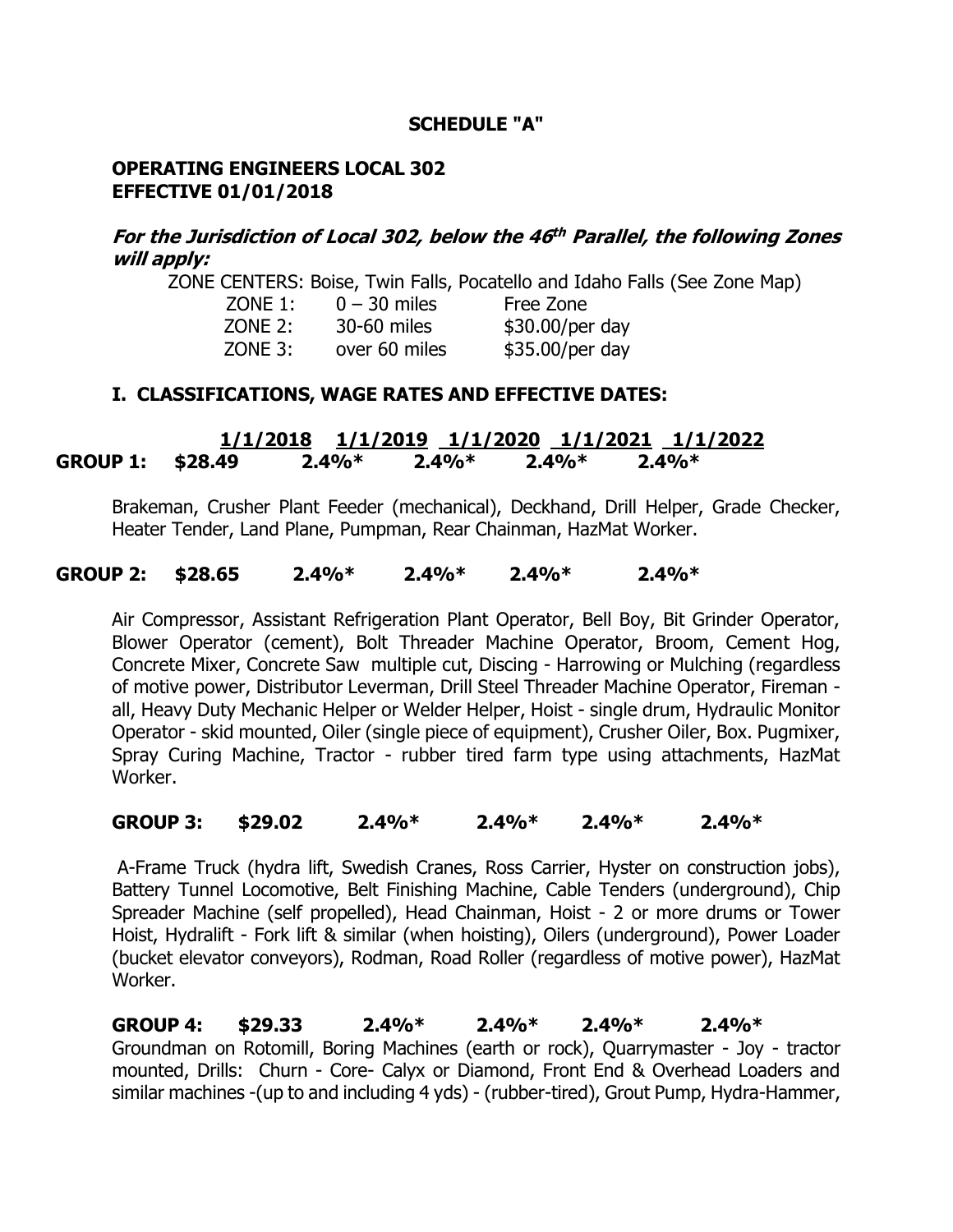Locomotive Engineer, Longitudinal Float Machine, Mixermobile, Spreader Machine, Tractor - rubber tired - using Backhoe, Transverse Finishing Machine, Trenching Machine to include ditch-witch (chain type), Waggoner Compactor & similar, Asphalt Spreaders, HazMat Worker.

# **1/1/2018 1/1/2019 1/1/2020 1/1/2021 1/1/2022**

# **GROUP 5: \$29.50 2.4%\* 2.4%\* 2.4%\* 2.4%\***

 Concrete Plant Operator, Concrete Road Paver (dual), Elevating Grader Operator, Euclid Elevating Loader, Generator Plant Operator-Mechanic (diesel electric), Instrument Man, Post Hole Auger or Punch Operator, Power Shovels, Backhoes and Draglines (under 3/4 yd), Pumpcrete, Refrigeration Plant Operator, Road Roller (finishing high type pavement) Skidder - rubber tired, Sub Grader, Multiple Station Beltline Operator, Screed, Off Road Trucks, HazMat Worker.

# **GROUP 6: \$29.67 2.4%\* 2.4%\* 2.4%\* 2.4%\***

 Asphalt transfer machine (Roadtec, Blawnox or shuttlebuggy), Asphalt Pavers - self propelled, Asphalt Plant Operator, Blade Operator (motor patrol), Bending machine, Concrete Slip Form Paver, Cranes - up to and including 50 ton, Crusher Plant Operator, Derrick Operator, Drilling Equipment (bit under 8 inches) - (Robbins Reverse Circulation and similar), Front End and Overhead Loaders and similar machines - (over 4 yds to and including 7 yds), Koehring Scooper, , Mucking Machine (underground), Multi-batch Concrete Plant Operator, Piledriver Engineer, Power Shovels, Backhoes and Draglines (3/4 yd to and including 3 1/2 yds), Pulverizer, Robotics operator, Rotomill, Service Oiler, Trencher machine (wheel or bucket), Vacuum/ Super-sucker/ Vactor operator, Tractor crawler type - including all attachments, Refrigeration Plant Operator (over 1,000 tons, Trimmer Machine Operator, Concrete Pump Boom Truck, all Scrapers (up to and including 40 yds), GPS Grade Checker, HazMat Worker.

# **GROUP 7: \$30.04 2.4%\* 2.4%\* 2.4%\* 2.4%\***

Cableway Operator, Continuous Excavator (Barber Greene WL-50), Cranes-over 50 tons, Dredges, Drilling Equipment (bit 8 inches and over) - (Robbins Reverse Circulation & similar, Fine Grader -CMI or equivalent, Front End & Overhead Loaders & similar machines - (over 7 yds), Heavy Duty Mechanic or Welder, Power Shovels & Draglines over 3 1/2 yds, Quad type Tractors with all attachments, all Scrapers, pulling wagons, belly dumps and attachments (over 40 yds to and including 60 yds), multiple Scraper Units, Tower Crane Operator, HazMat Worker.

**GROUP 8: \$30.27 2.4%\* 2.4%\* 2.4%\* 2.4%\***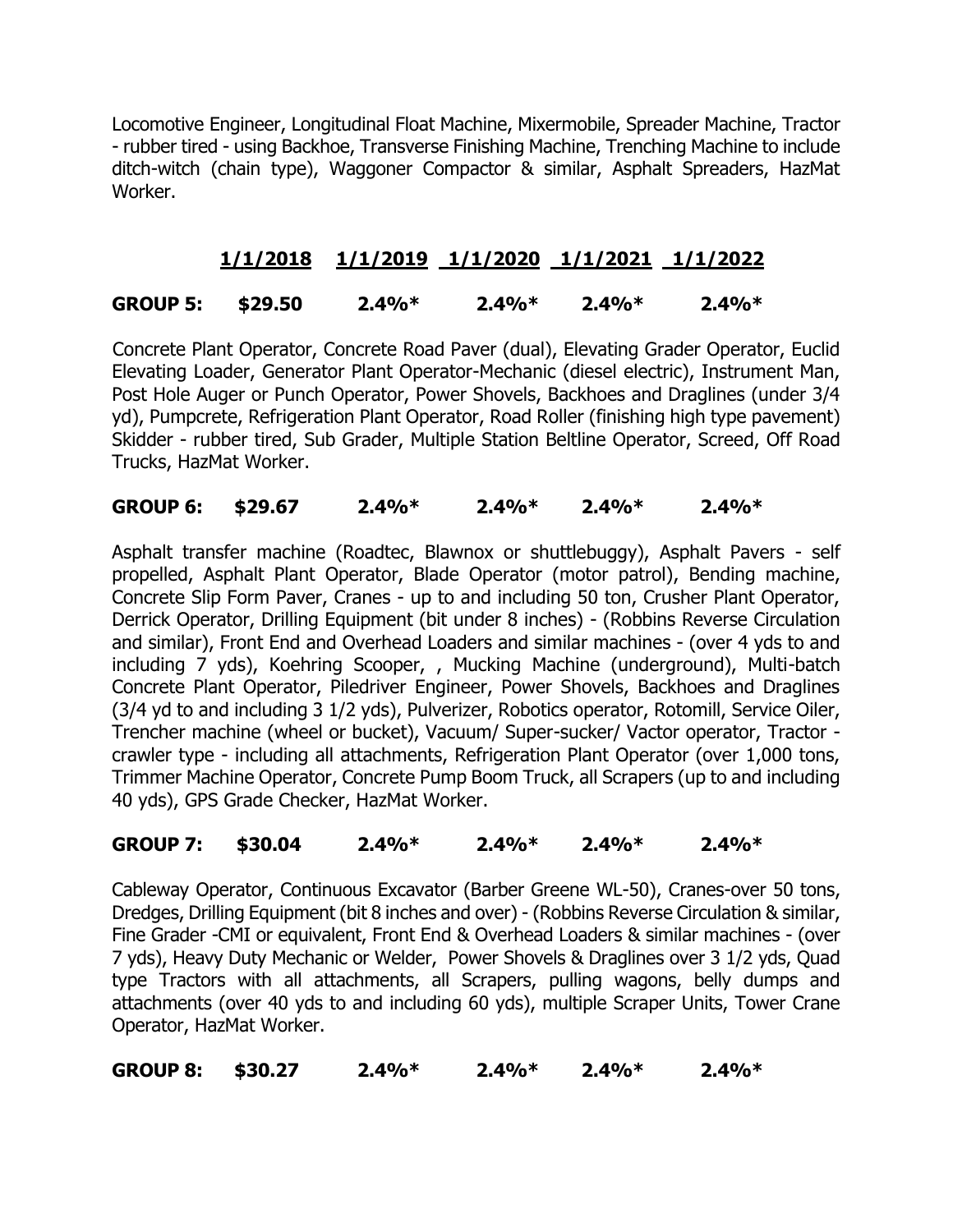Dozers or Blade (Motor Patrol) when remote grade control devise (GPS/Laser or similar) is used, Scrapers - Euclid & similar, pulling wagons, belly dumps and attachments, over 60 yds to and including 80 yds, HazMat Worker.

**GROUP 9: \$30.50 2.4%\* 2.4%\* 2.4%\* 2.4%\*** Scrapers - Euclid and similar, pulling wagons, belly dumps and attachments, - over 80 yds to and including 100 yds, HazMat Worker.

**GROUP 10: \$30.75 2.4%\* 2.4%\* 2.4%\* 2.4%\*** Scrapers - Euclid and similar, pulling wagons, belly dumps and attachments, - over 100 yds, HazMat Worker.

**\* NOTE: Annual increase percentage is figured on Group #6 IUOE Total Package**

**NOTE: FOR ZONE 2 & 3 RATES ADD \$30.00 and \$35.00 /per day** (See Zone Map)

### **FOREMAN: One Dollar (\$1.00) per hour over scale. GENERAL FOREMAN: Two Dollar (\$2.00) per hour over scale. WORKING WITH SUPPLIED AIR + \$1.00**

**LONG BOOM PAY:** All Cranes and Concrete Pump Boom Trucks

- A. Crane Booms, 100 ft. to 150 ft., fifteen cents over scale.
- B. Crane Booms, 150 ft. to 200 ft., thirty cents over scale.
- C. Crane Booms, over 200 ft., forty-five cents over scale.

**NOTE:** When the Crane Operator receives additional pay for long boom, the Oiler shall also receive such additional pay. In computing the length of the boom on Tower Cranes, they shall be measured from the base of the tower to the point of the boom.

| <b>REGISTERED APPRENTICES -ZONE 1</b> |             |          |          |          |          |  |  |  |
|---------------------------------------|-------------|----------|----------|----------|----------|--|--|--|
|                                       | 1/1/2018    | 1/1/2019 | 1/1/2020 | 1/1/2021 | 1/1/2022 |  |  |  |
| 1st Term - 65%                        | \$19.29     | 2.4%     | 2.4%     | 2.4%     | 2.4%     |  |  |  |
| 2nd Term -70%                         | \$20.77     | 2.4%     | 2.4%     | 2.4%     | 2.4%     |  |  |  |
| 3rd Term $-75%$                       | \$22.25     | 2.4%     | 2.4%     | 2.4%     | 2.4%     |  |  |  |
| 4th Term $-80%$                       | \$23.742.4% |          | 2.4%     | 2.4%     | 2.4%     |  |  |  |
| 5th Term - 85%                        | \$25.22     | 2.4%     | 2.4%     | 2.4%     | 2.4%     |  |  |  |
| 6th Term - 90%                        | \$26.70     | 2.4%     | 2.4%     | 2.4%     | 2.4%     |  |  |  |
| $7th$ Term – 95%                      | \$28.19     | 2.4%     | 2.4%     | 2.4%     | 2.4%     |  |  |  |

**\*NOTE**: **IUOE Apprentice wage based on a percentage of Group 6 IUOE wages.**

## **II. HEALTH AND INSURANCE TRUST FUND**

**Effective January 1, 2018,** the amount of the Employer contribution shall be **Seven dollars and thirty-five cents** (\$7.35) per compensable hour through December 31,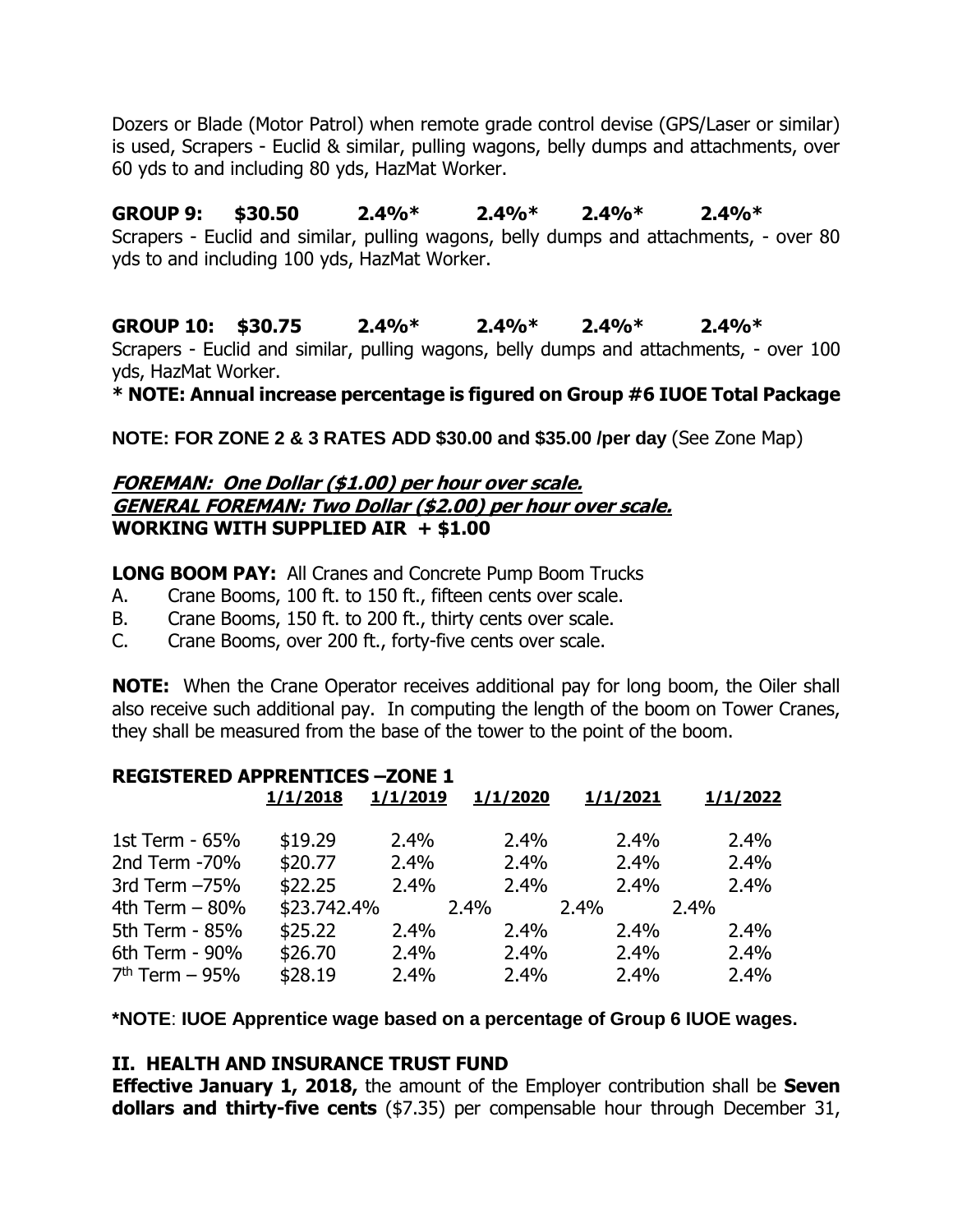2022\*\*.

## **III. PENSION TRUST FUND**

**Effective January 1, 2018,** the amount of the Employer contribution shall be **Four dollars and thirty-five cents** (\$4.35) per compensable hour through December 31, 2022\*\*.

# **IV. OPERATING ENGINEERS -EMPLOYERS JOINT APPRENTICESHIP AND TRAINING TRUST FUND**

**Effective January 1, 2018,** the amount of the Contractor contribution shall be **thirtyfive cents** (\$.35) for a total contribution of thirty five cents per compensable hour through December 31, 2022\*\*.

# **V. UNION PROGRAMS**

**Effective January 1, 2018,** the amount of the EMPLOYEE CONTRIBUTION DEDUCTED FROM NET WAGES shall be **five cents** (\$.05) per compensable hour through December 31, 2022\*\*.

# **VI. WORKING DUES CHECK-OFF**

**Effective January 1, 2018,** the amount of the WORKING DUES CHECK-OFF DEDUCTED FROM GROSS WAGES shall be **Two percent** (2%) of gross wages once each week through December 31, 2022\*\*. (see Article VII Section 3)

## **\*\*Note on Health and Welfare and Pension Trust Funds:**

Should additional monies be needed to maintain or improve benefits under the Health and Insurance Trust Fund and / or Pension Trust Fund, such monies may be deducted from the amount of the increases negotiated to be effective January 1, 2018, January 1, 2019, January 1, 2020, January 1, 2021 and January 1, 2022 providing that notice is given to the parties by the Trust Fund Trustees not less than 30 days prior to the effective dates listed herein.

### **SCHEDULE B - OPERATING ENGINEERS WORKING CONDITIONS**

1. Owner-Operator: When equipment belonging to an owner-operator is used on any job, the operator of said equipment shall be on the payroll of the Contractor and come under all the terms and conditions of this Agreement, including Schedule "A", provided, however, this section shall be inoperative where such equipment is used for ten (10) consecutive working days or less.

2. Crews on power shovels, fifty, clamshells, whirleys, hammer heads, stifflegs, derricks, mucking machines, trenching machines, backhoes with 360 degree swing, gradealls, crawler cranes and truck cranes shall consist of an operator and oiler or fireman (assistant to operator), unless the Union and the Employer mutually agree in writing that an assistant engineer is not necessary, and when a man or men additional to the operator are required by the employer for operation, servicing, maintenance or repair on any equipment covered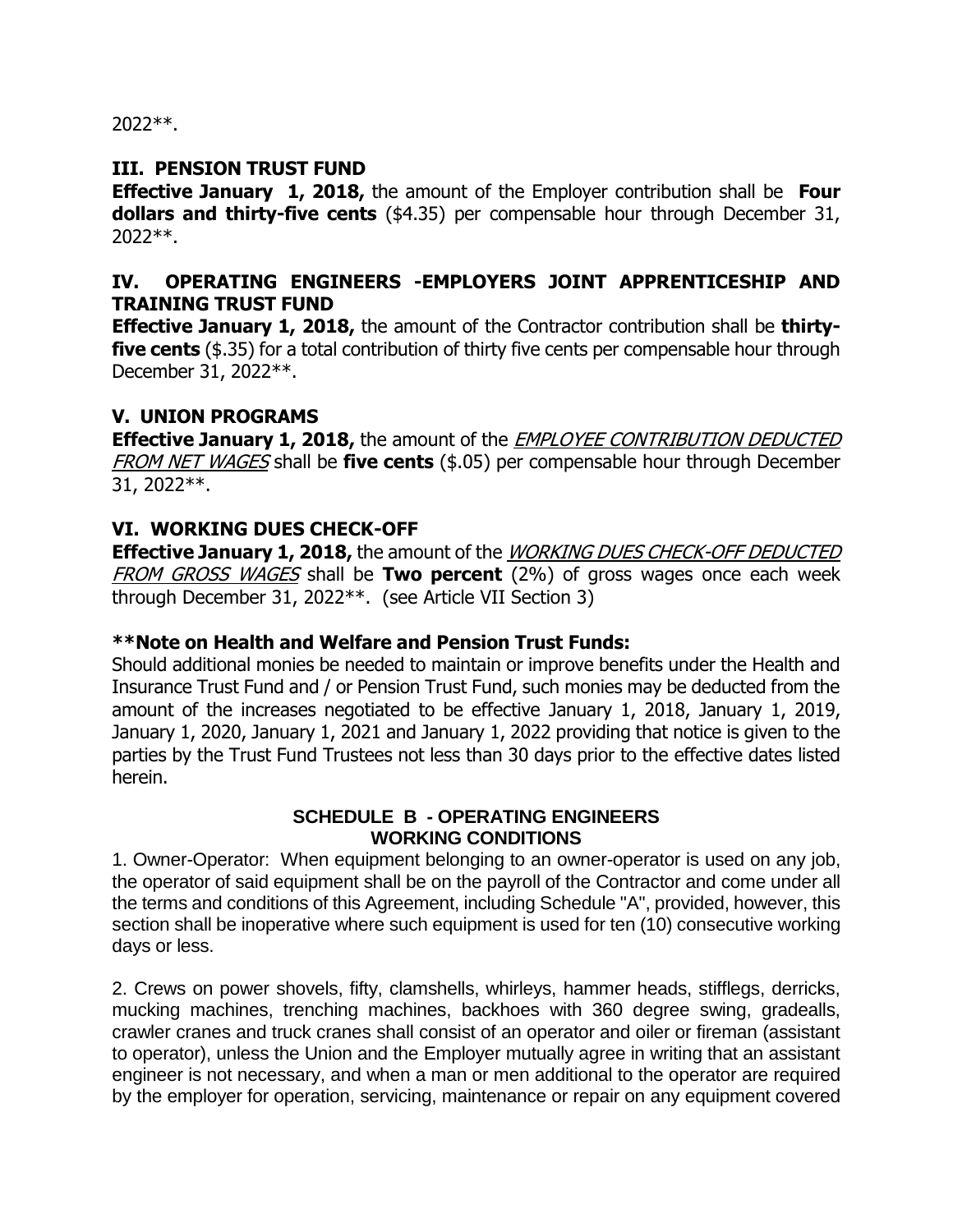by this agreement, such extra man or men shall be engineers or assistant engineers. The assistant engineer is to be under the direct supervision of the operator at all times. In order to maintain the jurisdiction of the Operating Engineers, the Union may, when it deems necessary, allow the Contractor to utilize the assistant engineers on an intermittent basis to operate equipment, start, stop, maintain pumps, compressors and other miscellaneous equipment in the immediate area and under the supervision of the operator.

On small cranes 25 ton and under, hydraulic backhoes and hydraulic shovels, an Oiler shall be optional. If a second man is needed, he shall be an Operating Engineer. He would perform the duties of grade checker, oiler or rigger as needed. The oiler shall be qualified to perform duties of grade checking duties in addition to his duties as an oiler. An oiler would be required in unsafe conditions, where an assistant is necessary to the operator. By mutual agreement between the Contractor and the Union, one oiler may be used to service two cranes that are operating in close proximity to one another. In such cases, the oiler shall receive the Service Oiler rate of pay.

In special circumstances and other special conditions, size of crane or shovel crews may be adjusted, providing the parties mutually determine by conference and in writing, the requirements necessary to meet the conditions that prevail. When, in the opinion of the parties, any machine under the jurisdiction of this union requires an assistant to the operator, he shall be a man covered by this Agreement and shall be under the supervision of the operator at all times.

3. Actual time needed shall be allowed for firing up steam engines and boilers.

4. When employees who are qualified for overtime, service, receive signals or directions from a craft which is paid applicable premium pay for overtime, then such employees shall be paid the applicable premium pay for all overtime worked while servicing, receiving signals or directions from such craft.

5. Heavy duty repairmen shall furnish their own hand tools in good repair. The Contractor agrees to furnish all special tools when needed, such as pin presses, spanner wrenches, impact wrenches (air or electric), all pullers, box wrenches and sockets over 2 inch, 24 inch and larger pipe wrenches, and all tools and sockets requiring over 3/4 inch drive. The Contractor shall furnish a safe dry place for storage.

6. The Contractor will replace mechanics tools if damaged or lost by fire or flood or forcedentry robbery, while on the Contractor's project or premises. It shall be the employee's responsibility in order to be covered by this provision to provide the Contractor with a signed list of the actual, true and current inventory of tools which are exposed to the hazard.

7. All Operators and Oilers on rental equipment within the jurisdiction of this Agreement shall be permitted to move from job to job as directed by the renter.

8. A. The operation, maintenance and servicing of all miscellaneous equipment, compressors, pumps, welding machines, tuggers, light plants, etc., is recognized as within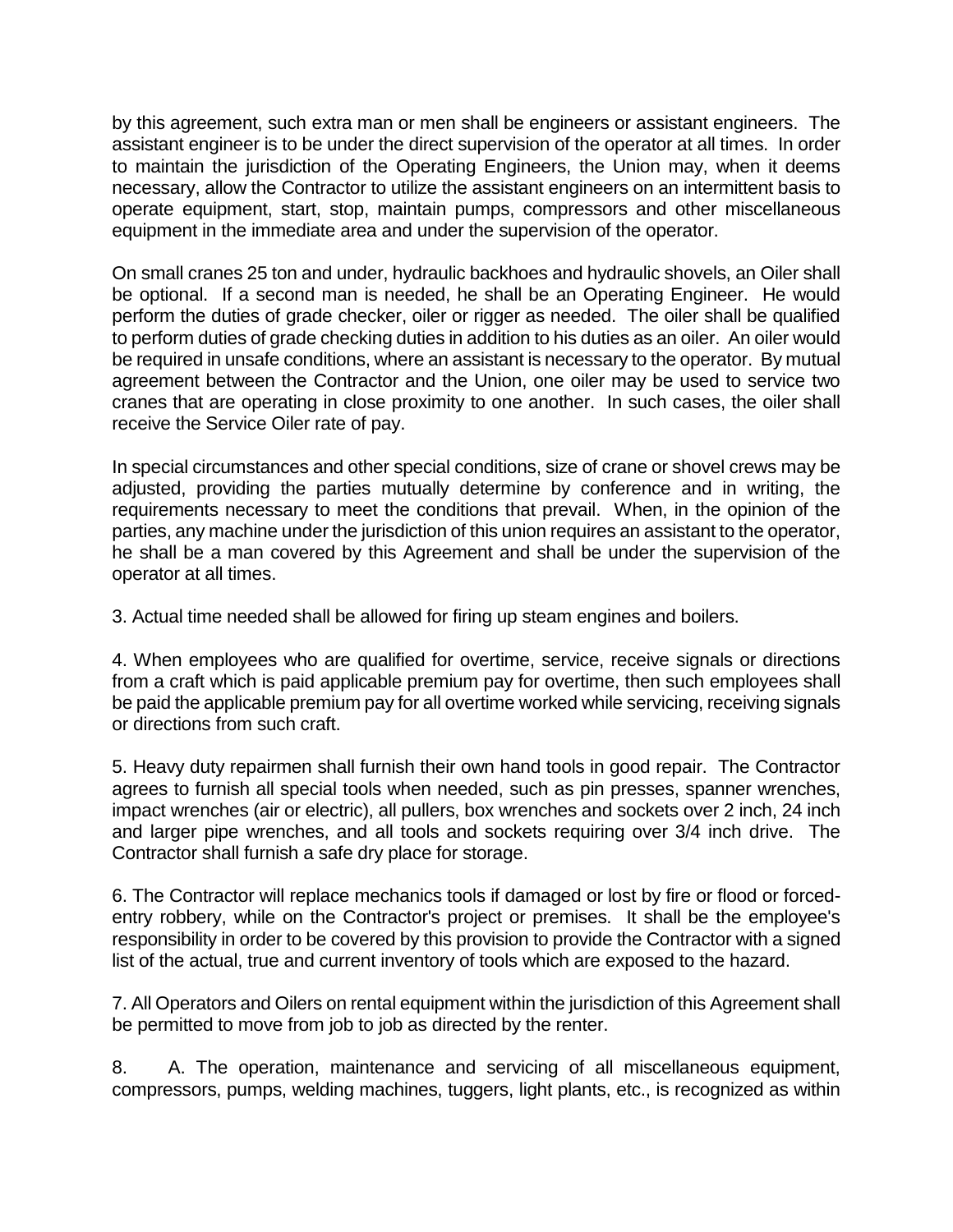the jurisdiction of the Operating Engineers Union. (Subject to a memorandum of understanding.)

 B. Oilers, in addition to his duties as available, may be assigned to attend compressors, pumps, welding machines, etc.

 C. A compressor operator, serviceman or mechanic shall be assigned to attend, service and maintain the compressors on a project where the total capacity of the compressors is 2,000 cubic feet per minute or more. This section does not apply to the routine starting and stopping of compressors on normal excavation jobs that include drilling and blasting. However, Operating Engineers will service and maintain this equipment.

 D. When a group of compressors on energy related projects or other large projects are in one vicinity and whose combined capacity is 2,000 cubic feet per minute or more, a full-time compressor operator shall be assigned.

 E. On small miscellaneous equipment, pumps, compressors, heaters, welding machines, light plants, tuggers, etc., that does not warrant a full-time Operating Engineer (to be mutually determined by Management and the Union) an Operating Engineer on the job shall be assigned the extra duties of starting, stopping, maintaining and servicing these machines. If additional manpower is needed, they shall be Operating Engineers.

9. Side curtains and fans shall be furnished to protect employees during appropriate periods of weather. Side curtains damaged willfully or by negligence shall be subject to replacement by employees concerned, fair wear and tear excepted. Adequate windshield, fenders, and/or splash boards will be provided on rubber-tired scrapers. A cab and heater will be required on motor patrols.

10. All employees required to operate or assist in operating asphalt plants, batch plants or mixing plants and crushers shall be employees covered by this Agreement. This rule will not apply to clean-up work and scalping.

11. When men are employed to move equipment between yards and/or job sites, they shall be paid eight (8) hours at the straight time hourly wage rate for each twenty-four (24) hour period away from their home base, in addition to meals and lodging expense.

12. There shall be no desire on the part of the Union to select Contractor's foreman. When, in the Contractor's opinion, the job or project is of sufficient size to require the services of a full-time foreman, such foreman shall be covered by the terms of this Agreement and shall be qualified to supervise such work as may come within the scope of the agreement. Foreman shall be permitted to operate equipment until the sixth (6th) piece of equipment is at the contractor's job site, then such foreman shall not be allowed to perform any work except in cases of emergencies, instructing new employees, or temporary absence of regular operators. Foreman shall be required on major dam projects. Mechanic foremen shall be handled under the same formula.